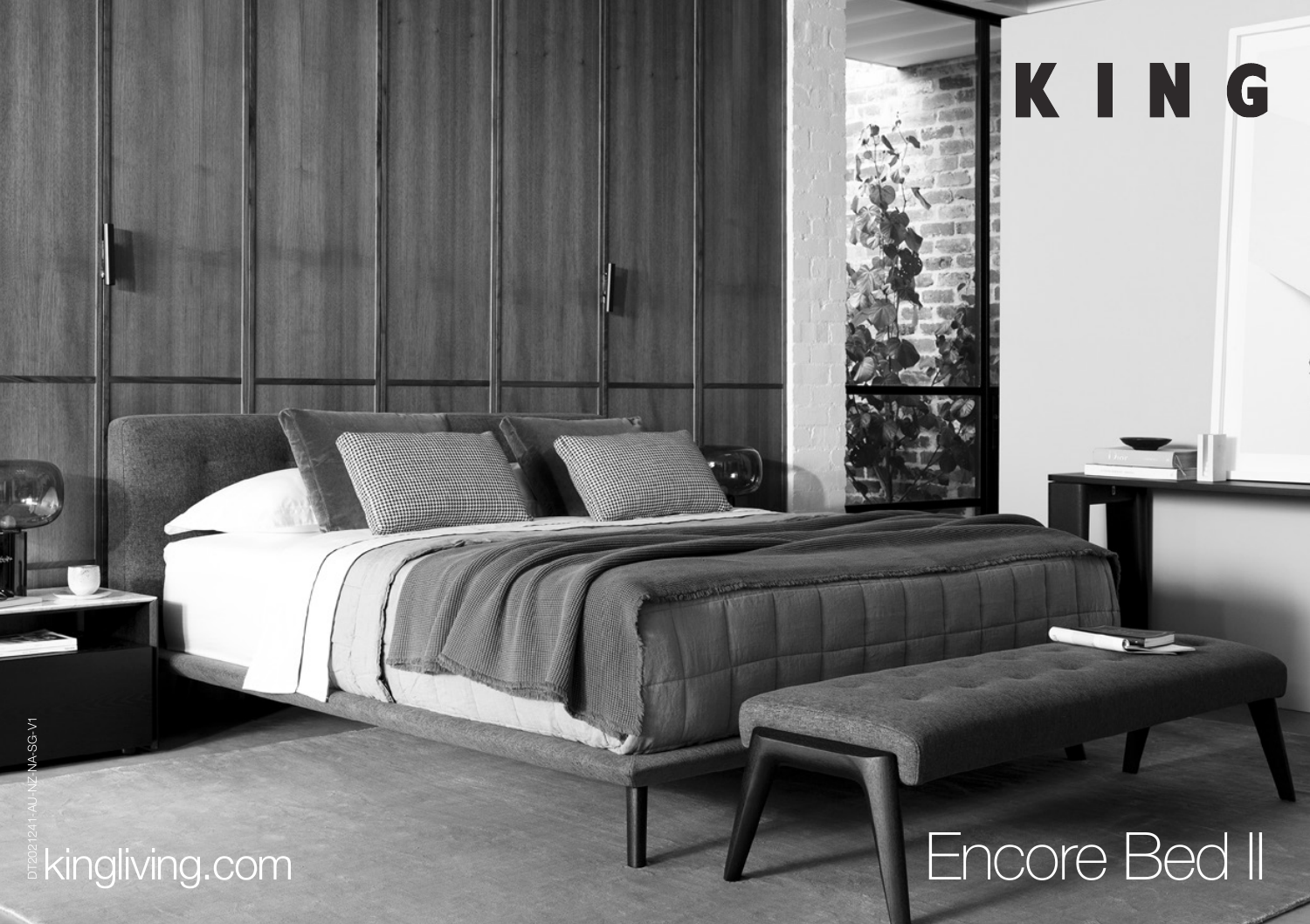## Encore Bed II



Effective January 2022. Mattress sold separately. Bed and Mattress sizes compatible in country or region as indicated: Australia (AU) | New Zealand (NZ) | North America (NA) | United States (US) | Asia & Singapore (SG). So includes tricot (indicated by grey on bedheads). Leather detail indicated. As King Living has a policy of continuous improvement, changes to products and specifications may be made without prior notice. Images and drawings representative of design only. Accessories not included.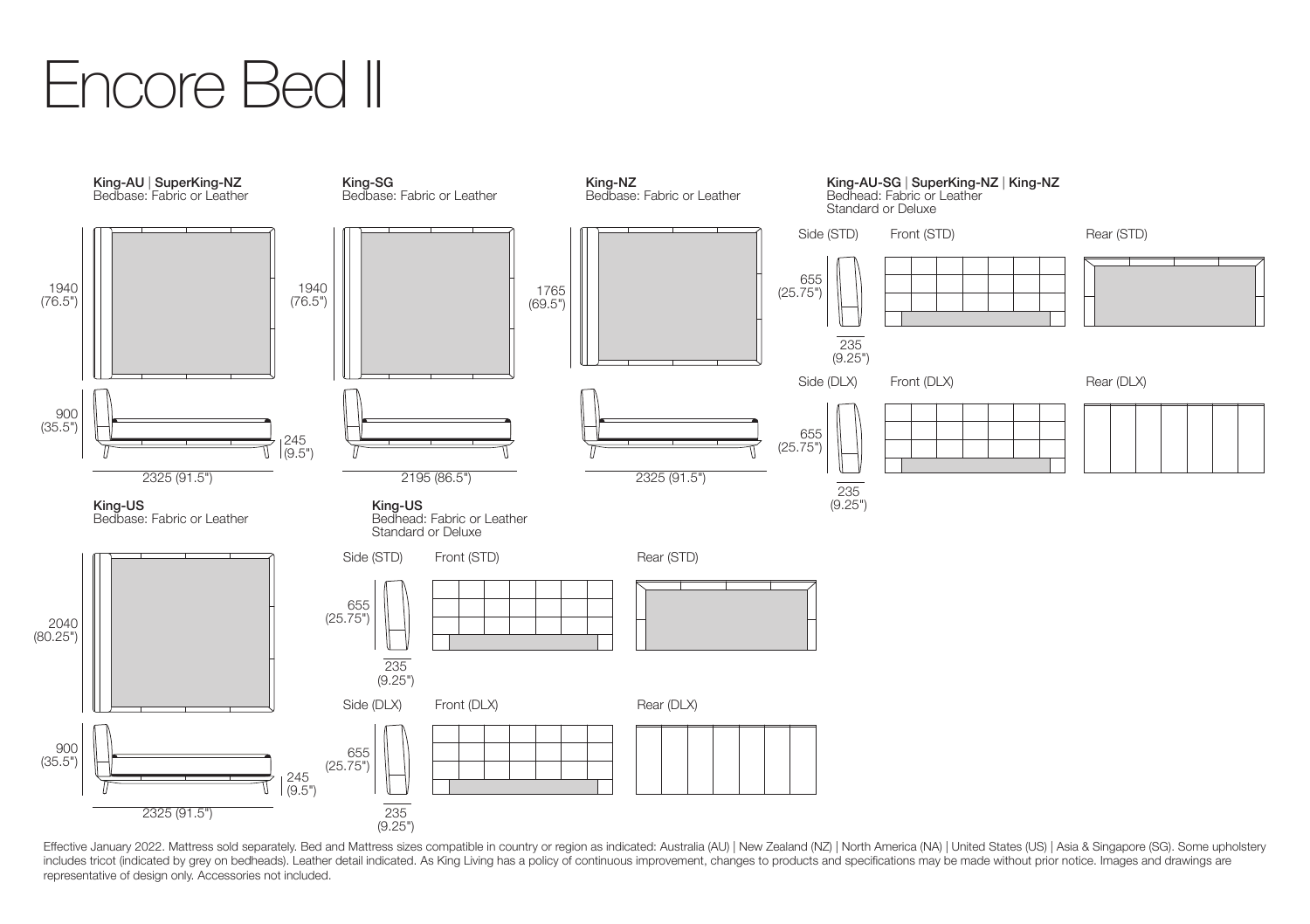## Encore Bed II



Effective January 2022. Mattress sold separately. Bed and Mattress sizes compatible in country or region as indicated: Australia (AU) | New Zealand (NZ) | North America (NA) | United States (US) | Asia & Singapore (SG). So includes tricot (indicated by grey on bedheads). Leather detail indicated. As King Living has a policy of continuous improvement, changes to products and specifications may be made without prior notice. Images and drawings representative of design only. Accessories not included.